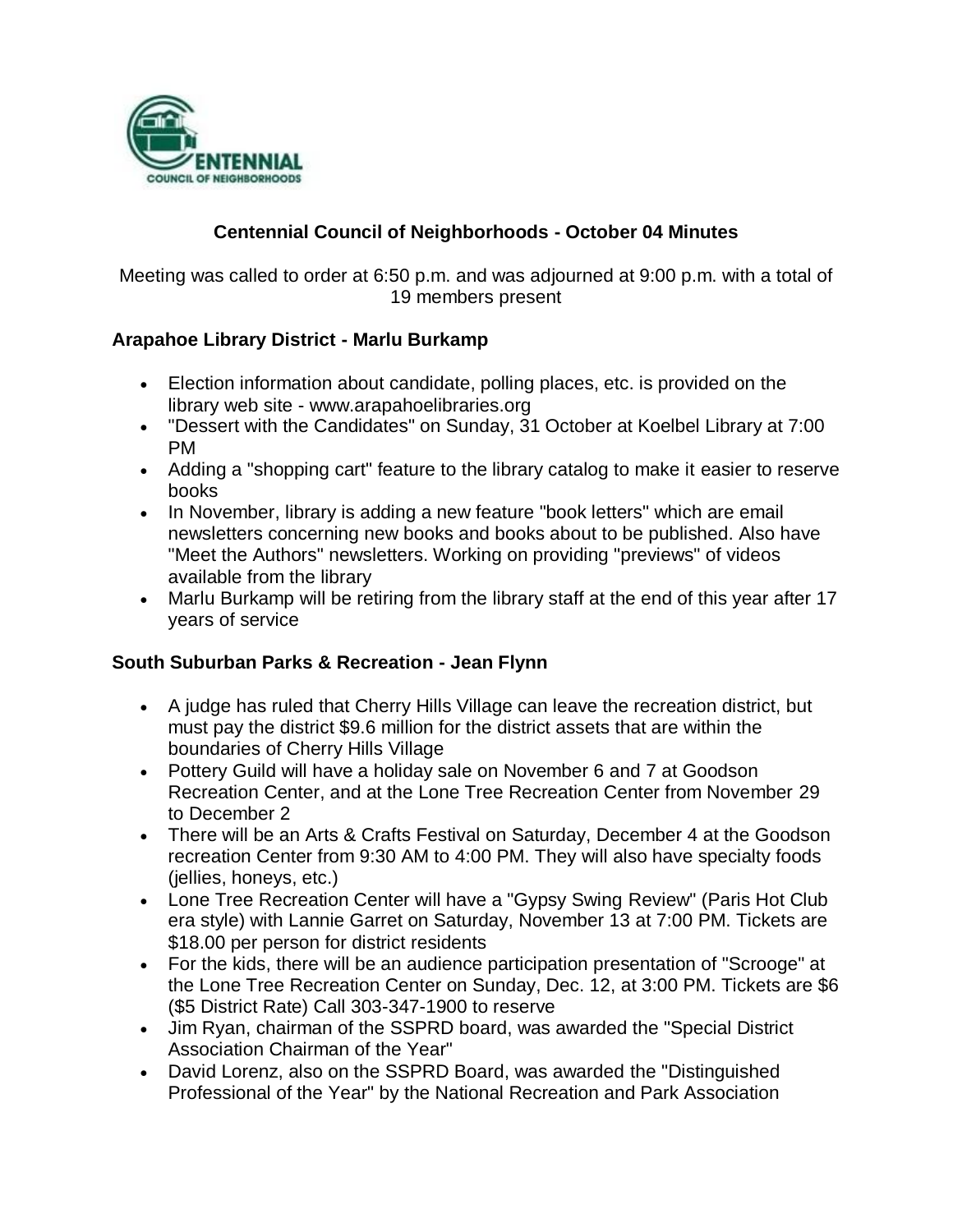# **Arapahoe County Sheriff - Mark Fisher**

- Number of traffic crashes YTD in Centennial is 1880, with 4 fatal crashes in **Centennial**
- Top 10 traffic crash locations are:
	- 1. 7100 to 8300 south I-25
	- 2. East Arapahoe Road and south University Boulevard
	- 3. East Dry Creek Road and south University Boulevard
	- 4. 5900 to 6200 south Parker Road
	- 5. East Arapahoe Road and south Revere Parkway
	- 6. East Easter Avenue and south University Boulevard
	- 7. East Arapahoe Road and south Havana Street
	- 8. 20900 east Smoky Hill Road
	- 9. East Arapahoe Road and south Holly Street
	- 10. East Arapahoe Road and south Peoria Street
- Enhanced traffic enforcement will focus on east Arapahoe Road, especially at University, Holly, Havana, and Peoria
- Arapahoe County Sheriff's deputies have more training in traffic accident investigation than do the Colorado State Patrol
- Do not leave your unattended car to warm up in the driveway. Car thieves cruise the area looking for these cars to steal. It is against the law to leave the car running and unattended

### **City of Centennial - Nancy Reubert**

- City has new signs being installed on I-25, C-470, and E-470 indicating that you are entering the City of Centennial
- Centennial's first newsletter will be going out in the mail very shortly. Page 3 contains a valuable resource of names and phone numbers
- City also is distributing a Code Enforcement brochure with the current ordinances and a list of important phone numbers
- Betty Ann Habig has provided a "business sticker" for Centennial businesses to indicate that the business is in Centennial
- City has several openings for the Planning & Zoning Commission, the Board of Adjustment, and the Board of Review. Applications can be obtained at the City Offices, or on the City's web site www.centennialcolorado.com. Call Nancy Reubert at 303-754-3327 for further information
- There will be a public hearing of the City of Centennial 2005 budget on the evening of November 1<sup>st</sup>, at the City Offices at 7:00 PM
- There is an informational meeting on November  $18<sup>th</sup>$ , from 6 to 8 PM at the Family Sports Center, 6901 S. Peoria. This will discuss the recent survey of various parks and recreation facilities east of I-25, within the City of Centennial. It is an opportunity for citizens to provide feedback. Call 303-708-9500 for direction to the Family Sports Center
- There will be a new web page on the City's web site listing the current land use cases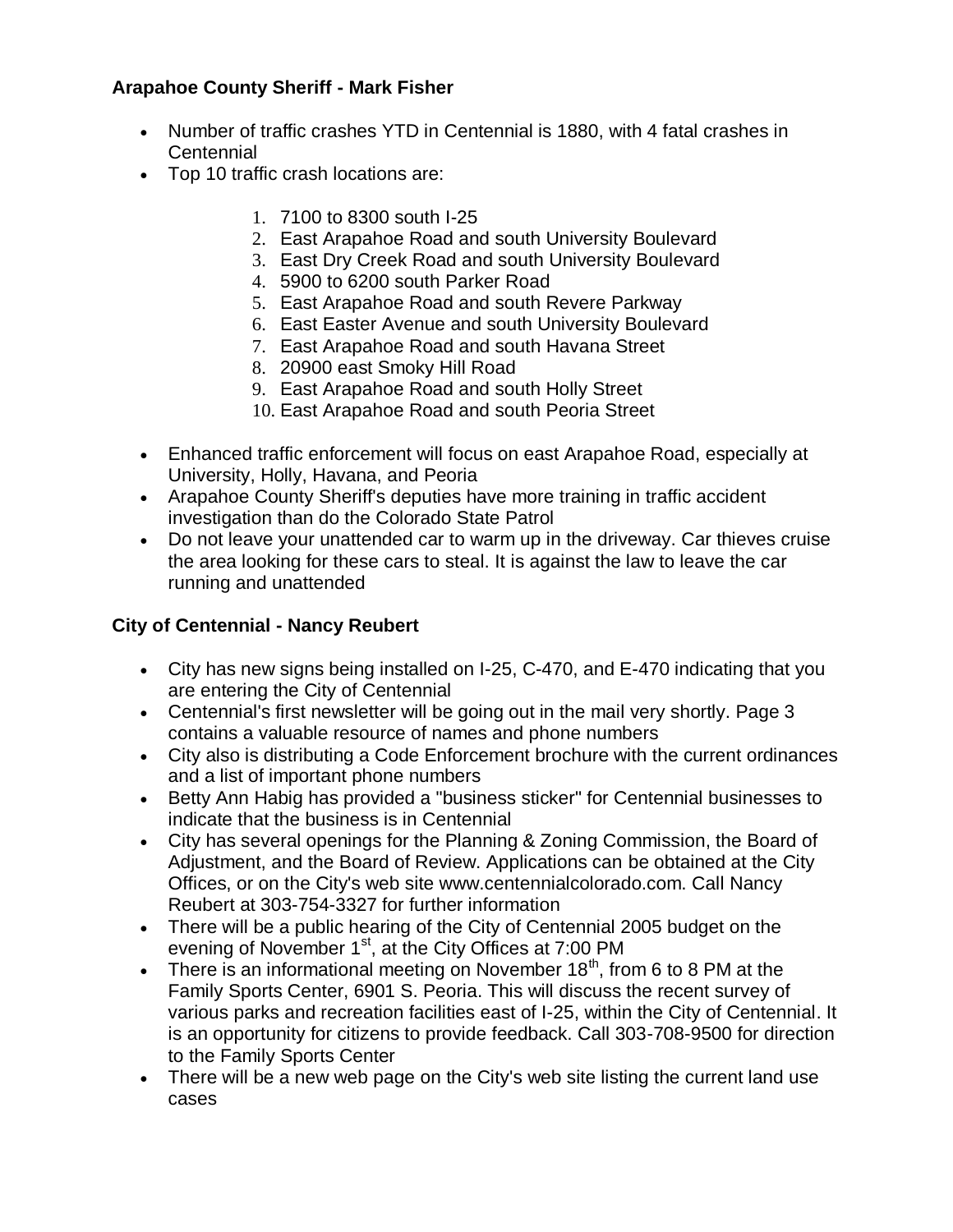# **City of Centennial - Tex Elam**

- Two recent RTD schedule changes provide important new bus service to **Centennial**
- Route 473 expands service through Centennial to Park Meadows shopping mall, every half hour, all day and evening, 7 days a week
- Route 26X expands express service to downtown Denver along I-25. It runs every half-hour all day & evening, 7 days a week. Starts at Sky Ridge Medical Center, runs through Lone Tree, Arapahoe Park-n-Ride, then nonstop on I-25 to the Broadway Light Rail station
- Full schedule information is at 303-299-6000 or at www.rtd-denver.com

### **Arapahoe Park & Recreation - Rebecca Nash**

- The bridge at Bow Tie Park is complete
- The new Recreation Center will open in November

# **Presentation - Phil Bucher - SmARTS!**

- SmARTS! (South Metro Arts Center Initiative) wants to build a new, permanent facility for regional Arts, Cultural and Conference Center in the south metro area, operated by a new public entity
- Regional facility proposal could include
- Theatre with seating for 2000 to 2500 people, concert hall with seating for 1000 people
- Two or three smaller playhouses (300 to 500 people)
- Community Expo center with 100,000+ square feet of convention space
- Central Piazza with galleries, cafes, coffee shops, restaurants, etc.
- Operations "Barn" for maintenance and storage and administrative offices
- Parking Space for future expansion & growth
- Funding will be based on property taxes with a new tax of between 4 to 6 mil levy
- Preferred locations will be near I-25 and C-470
- First public event is projected for June, 2010

# **CenCON Reports - President - Cathy Noon**

- Radio Reading Service of the Rockies is looking for volunteer readers for books, newspapers, magazines, etc. for the visually impaired
- City of Centennial has provided a draft copy of the City's referral policy. Please provide feedback to Cathy Noon ASAP.
- This policy will make referrals part of the City's code for developers. Each HOA must notify the City with contact information. There are 3 kinds of referrals: neighborhood, local, and regional. Types of referrals are mailing application packet (Type 1), a postcard indicating that the HOA might be affected (Type 2)
- City will establish a lending library so citizens can "check out" the plans for review
- CenCON will continue to receive all the developer packets
- Horan & McConaty Funeral Homes wants to put in a 6000 square foot funeral home & memorial garden at County Line & Forest (near Heritage Greens HOA)